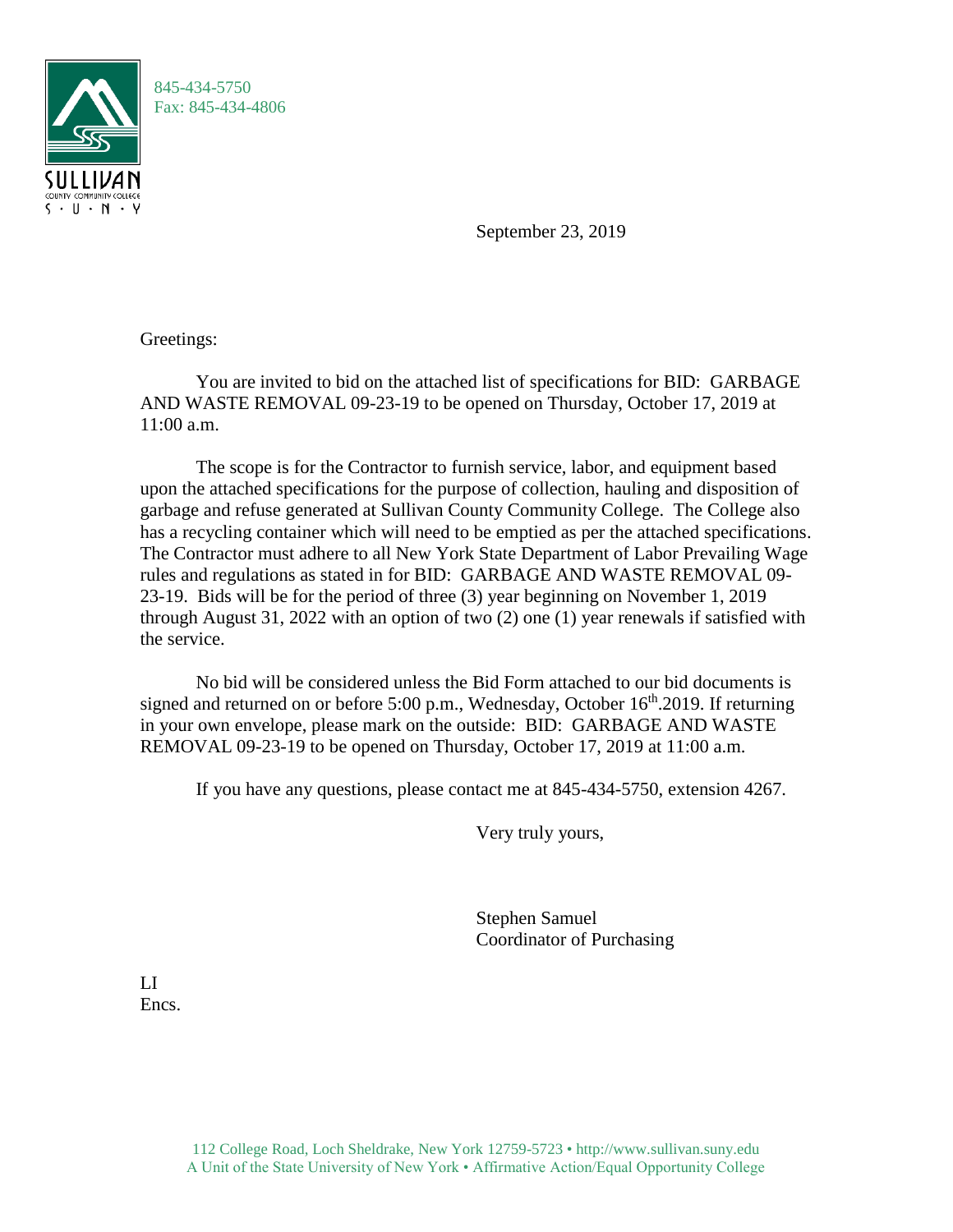## **LEGAL NOTICE**

## SULLIVAN COUNTY COMMUNITY COLLEGE

Request for proposals for SUNY Sullivan of the following will be received. BID: GARBAGE AND WASTE REMOVAL 09-23-19 to be opened on Thursday, October 17, 2019 at 11:00 a.m.

Information regarding BID GARBAGE AND WASTE REMOVAL 09-23-19 may be obtained from the Purchasing Services Office at the above address or online at: [http://www.sunysullivan.edu/purchasing/.](http://www.sunysullivan.edu/purchasing/) All bids are subject to terms and conditions therein set forth.

> Stephen Samuel Coordinator of Purchasing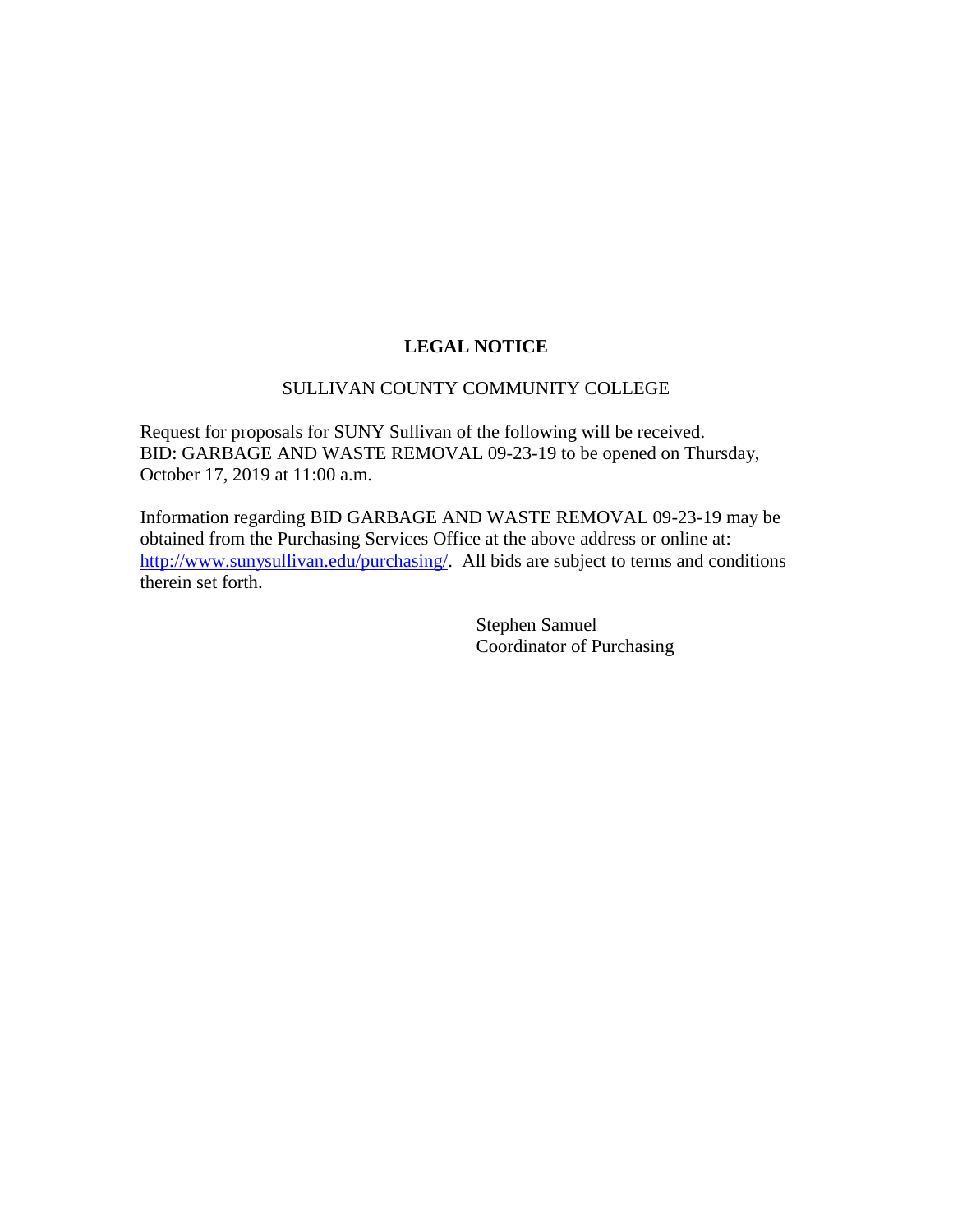## SULLIVAN COUNTY COMMUNITY COLLEGE 112 COLLEGE ROAD LOCH SHELDRAKE NEW YORK, 12759

## BID PROPOSAL:

GARBAGE AND WASTE REMOVAL 09-23-19

# BID SPECIFICATION:

TO PROVIDE SULLIVAN COUNTY COMMUNITY COLLEGE WITH GARBAGE AND WASTE REMOVAL AS PER THE ATTACHED SPECIFICATIONS.

**PUBLISHED IN THE FOLLOWING:**

SULLIVAN COUNTY DEMOCRAT, and TIMES HERALD RECORD

**BID OPENING SET FOR THURSDAY AT 11:00 A.M.** 

**ON October 17th 2019 IN THE CONFERENCE ROOM (H048),**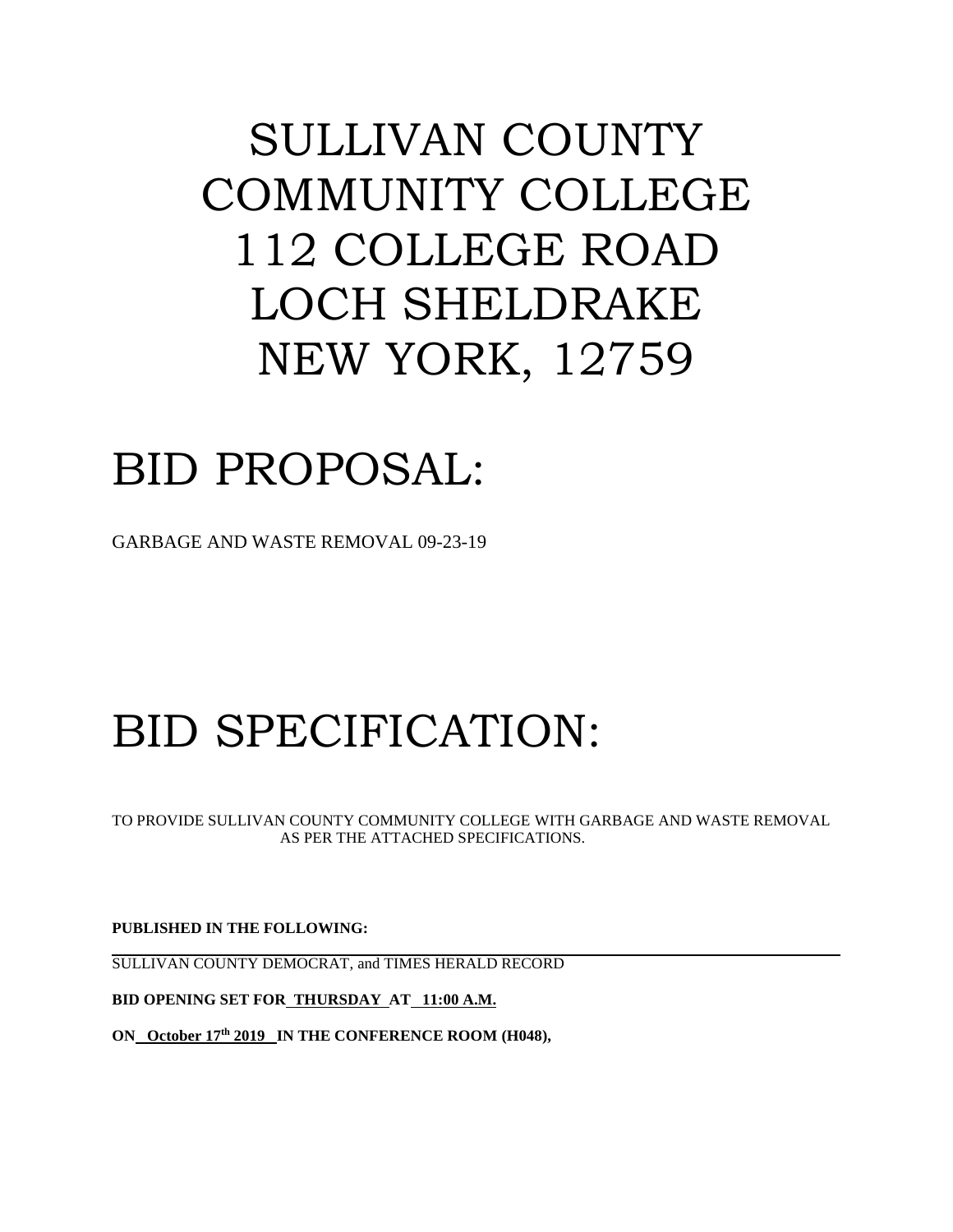## SULLIVAN COUNTY COMMUNITY COLLEGE 112 COLLEGE ROAD LOCH SHELDRAKE, NEW YORK 12759

## PROPOSAL, SPECIFICATIONS AND BID FORM FOR THE SERVICE TO THE SULLIVAN COUNTY COMMUNITY COLLEGE

#### OF

#### GARBAGE AND WASTE REMOVAL 09-23-19

1. Pursuant to the provisions of County Law, sealed bids for the sale to the Sullivan County Community College:

WILL BE RECEIVED BY THE Purchasing Department of Sullivan County Community College, 112 College Road, Loch Sheldrake, New York 12759 until, **5:00 p.m., Wednesday on October 16th , 2019**.

2. All bids must be on the official bid form and enclosed in an envelope which must be sealed and addressed as follows: Office of Purchasing Services Sullivan County Community College 112 College Road Loch Sheldrake, New York 12759

## BID: GARBAGE AND WASTE REMOVAL 09-23-19

- 3. Bids shall hold firm for a period of Three (3) year beginning November 1, 2019 through August 31, 2022 with an option of two (2) one (1) year renewals if satisfied with the bid. During this period of time the bidder may not withdraw his bid. The successful bidder, upon award, will be required to enter into a written contract to comply with all of the specifications and conditions herein.
- 4. The bid price or prices shall include any charges for delivery and installation, if installation is required as set forth in the details in later paragraphs. Delivery and/or installation is to be made as per the attached bid specifications to Sullivan County Community College, 112 College Road, Loch Sheldrake, New York 12759.
- 5. The Sullivan County Community College, being tax exempt, will furnish the successful bidder with a Tax Exemption Certificate, wherever required.
- 6. In determining the qualification of a bidder, the President Office will consider the record in the performance of any contract in which he may have entered with other Public Bodies, and reserves the right to reject the bid of such bidder if the record discloses that such bidder, in the opinion of the said President, has not properly performed such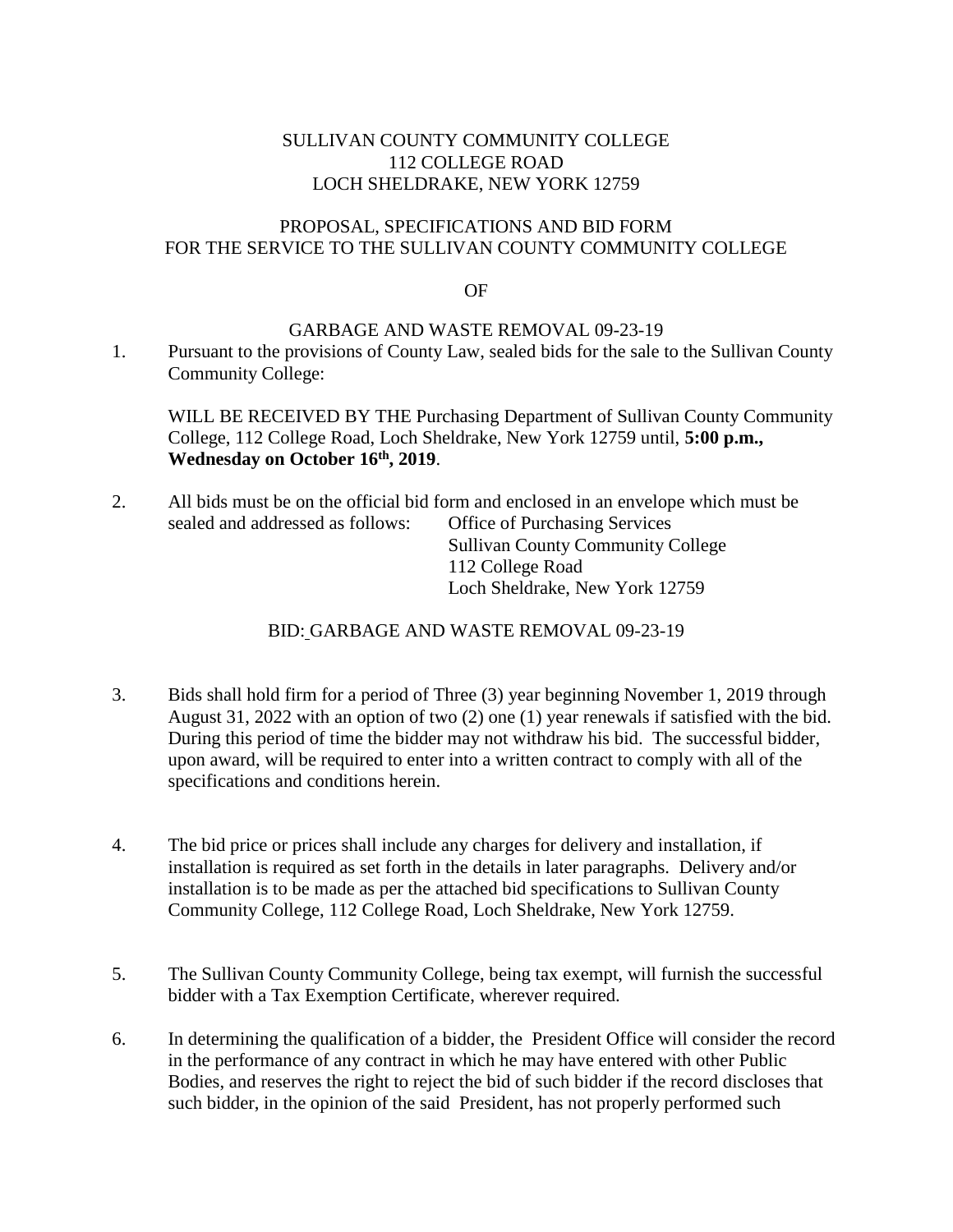contracts pursuant to specifications and/or contracts. The President may make such investigation as he/she deems necessary to determine the ability of the bidder to perform the terms of the specifications and contract, and the bidder shall furnish the President such information for this purpose as the President may request.

- 7. Should the bidder find discrepancies or omissions in the specifications, he shall at once notify the President, who will send out written instructions to all bidders. NO oral interpretation of the specifications or other contract documents will be given to any bidder. Every request for such interpretation shall be addressed in writing to the President and to be given consideration, it should be received at least five days prior to the date set for the opening of the bids. All such interpretation and supplemental instructions will be in the form of written addenda to the specifications, and become a part of the contract documents. Failure to receive any such addenda shall not relieve any bidder from any obligation under his bid as submitted.
- 8. Definition of apparatus, articles or materials by name or such specific description is intended only to convey to the contractor or bidder the understanding of the degree of performance, excellence or quality required. Any article or material which will conform substantially to the standards of excellence established in the specifications and is of equal merit, operation, strength, durability, appearance, and ability to perform the required functions, will be deemed eligible for offer. The President, for and in behalf of the Sullivan County Community College, shall be the sole judge as to determine whether equivalents are equal to the items specifically identified.
- 9. The bidder agrees to comply with all provisions of the Labor Law applicable to this Contract, and, according to the provisions of the General Municipal Law, may not assign said contract or subcontract without written consent of the President of Sullivan County Community College.
- 10. In accordance with the provisions of Section 103-A of the General Municipal Law, the following clause is hereby inserted to provide:

 That upon the refusal of a person, when called before a Grand Jury to testify concerning any transaction or contract had with the State, any political subdivision thereof, a public authority or with any public department, agency or official of the State or of any political subdivision thereof or of a public authority, to sign a waiver of immunity against subsequent criminal prosecution or to answer any relevant question concerning such transaction or contract,

(A) Such person, and any firm, partnership or corporation of which he is a member, partner, director, or officer shall be disqualified from thereafter selling to or submitting bids to or receiving awards from or entering into any contracts with any municipal corporation or any corporation or any public department, agency or official thereof, for goods, work or services, for a period of five years after such refusal, and to provide that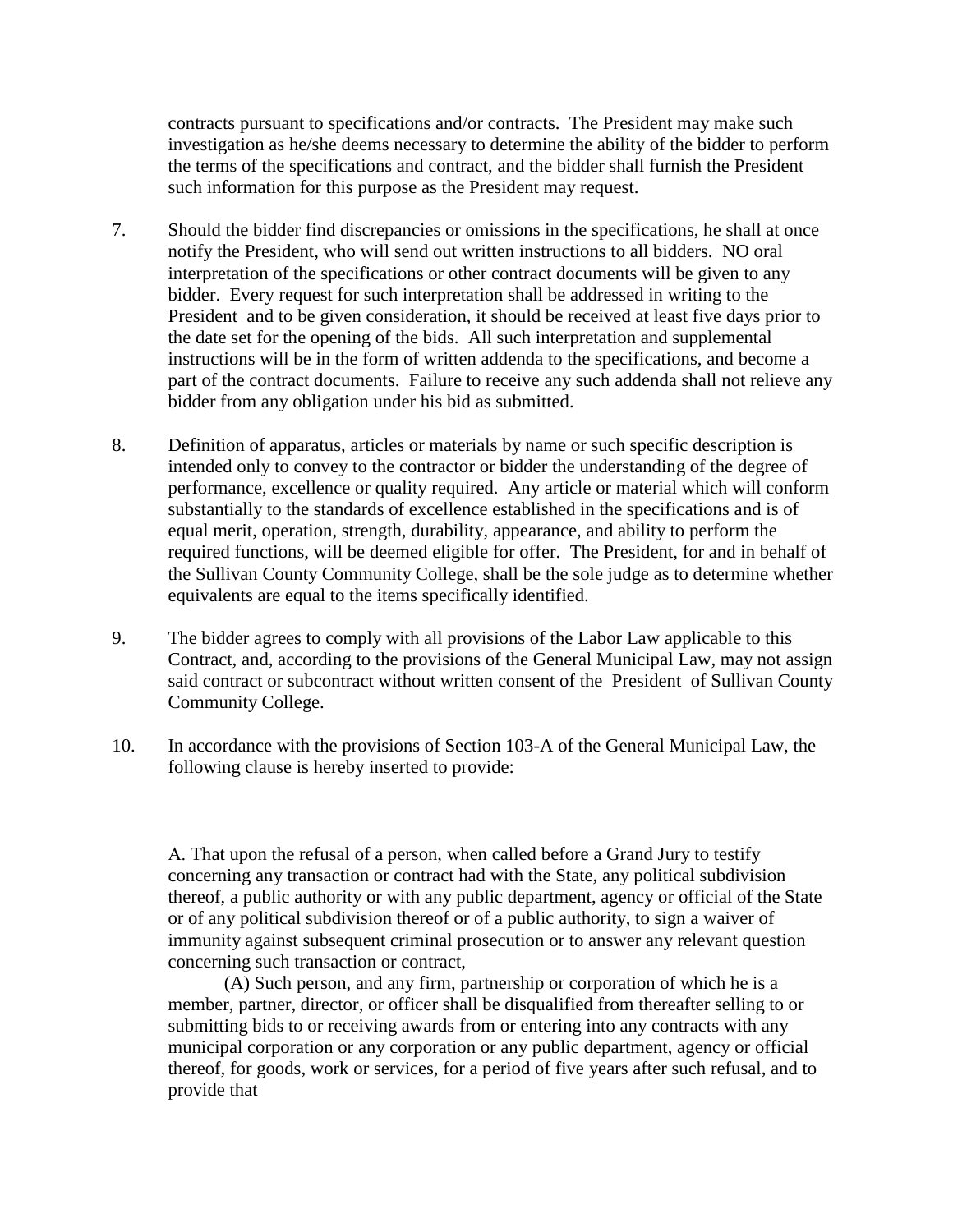(B) Any and all contracts made with any municipal corporation or any public department, agency or official thereof, since the effective date of this law, be such person, and by any firm, partnership or corporation of which he is a member, partner, director, or officer may be canceled or terminated by the municipal corporation without incurring any penalty or damages on account of such cancellation or termination, but any monies owing by the municipal corporation for goods delivered or work done prior to the cancellation or termination shall be paid.

(C) The bidder states that the bid was arrived at independently and submitted without collusion with any other bidder or vendor; and further, that the contents of the bid have not been communicated to any person, other than an employee of the bidder or its surety when a bond is furnished, and that no attempt has been made to induce another person or bidder to submit or not submit a bid or proposal; and that the statements herein are accurate and true.

- 11. If the bidder herein is a corporate bidder, there must be attached hereto a resolution indicating that the submission of this bid was authorized by the corporation.
- 12. The President , for and in behalf of the Sullivan County Community College, reserves the right to waive all formalities, to reject any or all bids, or to accept any bid or bids which he/she deems for the best interest of the College.
- 13. Should a bid be awarded, oral acceptance will not be honored. A written notice, such as a purchase order and/or written contract signed by an authorized agent of the College issued within thirty days of the opening will be necessary.
- 14. The pages following showing detailed specifications and/or requirements together with the bid form are made a part and parcel of the PROPOSAL, SPECIFICATIONS, AND BID FORM.

## **BID FORM**

TO: Coordinator of Purchasing Sullivan County Community College 112 College Road Loch Sheldrake, New York 12759

In accordance with the proposal and specifications, Pages **1** to **15** the undersigned submits the following bid or bids:

BID: GARBAGE AND WASTE REMOVAL 09-23-19 BID OPENING: THURSDAY, 17<sup>th</sup>, 2019 AT 11:00 A.M.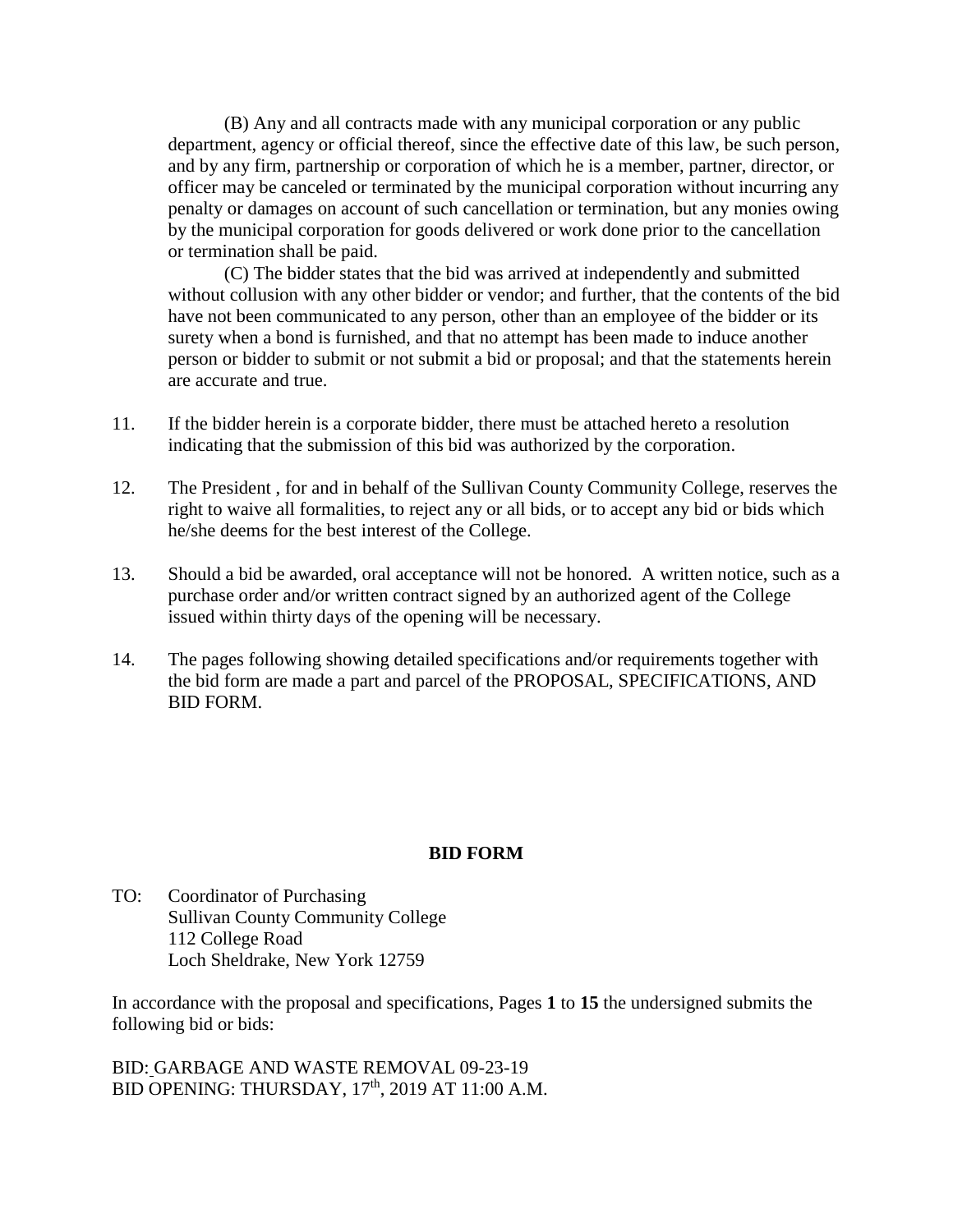TOTAL AMOUNT BID FOR THE PERIOD OF November 1, 2019th TO AUGUST 31, 2020(ATTACH YOUR BID PROPOSAL AND DOCUMENTATION OF OPTIONS TO BE USED WITH PRICING): \$

TOTAL AMOUNT BID FOR FORTHE PERIOD OF November 1, 2020 TO AUGUST 31, 2021(ATTACH YOUR BID PROPOSAL AND DOCUMENTATION OF OPTIONS TO BE USED WITH PRICING):  $\$$ 

TOTAL AMOUNT BID FOR THE PERIOD OF Nov 1, 2021 TO AUGUST 31, 2022(ATTACH YOUR BID PROPOSAL AND DOCUMENTATION OF OPTIONS TO BE USED WITH PRICING):  $$$ 

> NAME OF BIDDER (PRINT OR TYPE) \_\_\_\_\_\_\_\_\_\_\_\_\_\_\_\_\_\_\_\_\_\_\_\_\_\_\_\_\_\_\_\_

> \_\_\_\_\_\_\_\_\_\_\_\_\_\_\_\_\_\_\_\_\_\_\_\_\_\_\_\_\_\_\_\_\_

\_\_\_\_\_\_\_\_\_\_\_\_\_\_\_\_\_\_\_\_\_\_\_\_\_\_\_\_\_\_\_\_\_

\_\_\_\_\_\_\_\_\_\_\_\_\_\_\_\_\_\_\_\_\_\_\_\_\_\_\_\_\_\_\_\_

SIGNATURE AND TITLE

ADDRESS

CITY, STATE, ZIP

DATE TELEPHONE NUMBER

\_\_\_\_\_\_\_\_\_\_\_\_\_\_\_\_\_\_\_\_\_\_\_\_\_\_\_\_\_\_\_\_\_ FEIN NUMBER

#### IF THE BIDDER IS A CORPORATION, THE FOLLOWING CERTIFICATION MUST BE COMPLETED:

\_\_\_\_\_\_\_\_\_\_\_\_\_\_\_\_\_\_\_\_\_\_\_\_\_\_\_\_\_\_\_\_\_\_

I,  $\frac{1}{1}$ , the Secretary of the aforementioned corporation, do hereby certify that the bid and/or bids submitted above are duly authorized by a Resolution of the Corporation.

> \_\_\_\_\_\_\_\_\_\_\_\_\_\_\_\_\_\_\_\_\_\_\_\_\_\_\_\_\_\_\_\_\_\_\_\_ SIGNATURE

## NON-COLLUSIVE BIDDING CERTIFICATION

By submission of this bid, each bidder and each person signing on behalf of any bidder certifies, and in the case of a joint bid, each party thereto certifies as to its own organization, under penalty or perjury, that to the best of knowledge and belief:

1. The prices in this bid have been arrived at independently without collusion, consultation, communication, or agreement, for the purpose of restricting competition, as to any matter relating to such prices with any other bidder or with any competitor;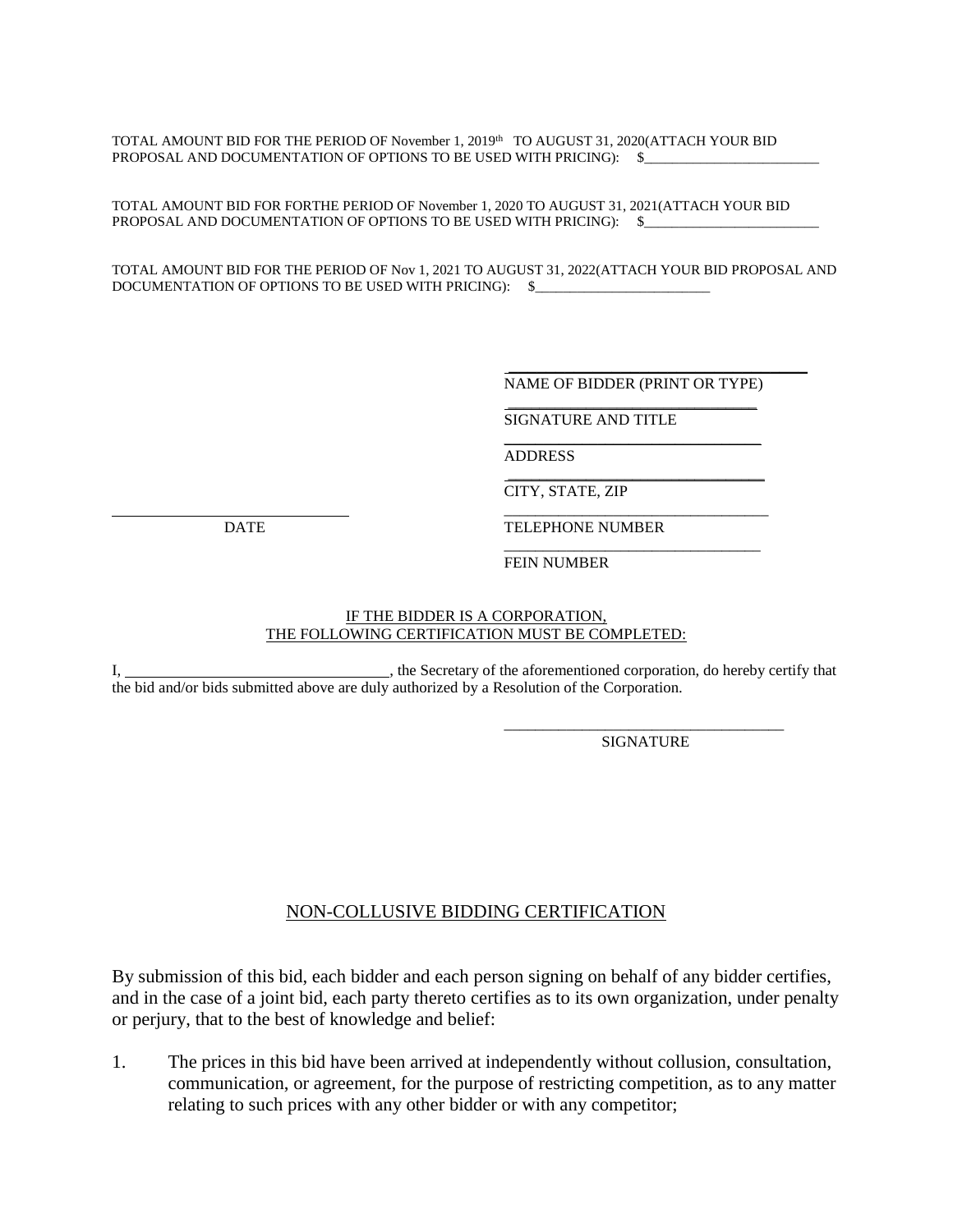- 2. Unless otherwise required by law, the prices which have been quoted in this bid have not been knowingly disclosed by the bidder and will not knowingly be disclosed by the bidder prior to opening, directly or indirectly, to any other bidder or to any competitor; and
- 3. No attempt has been made or will be made by the bidder to induce any other person, partnership or corporation to submit or not to submit a bid for the purpose of restricting competition.

\_\_\_\_\_\_\_\_\_\_\_\_\_\_\_\_\_\_\_\_\_\_\_\_\_\_\_\_

The person signing this bid or proposal, under the penalties of perjury, affirms the truth thereof.

DATED SIGNATURE OF BIDDER, IF INDIVIDUAL

(Corporate Seal) \_\_\_\_\_\_\_\_\_\_\_\_\_\_\_\_\_\_\_\_\_\_\_\_\_\_\_\_\_

NAME OF CORPORATION

\_\_\_\_\_\_\_\_\_\_\_\_\_\_\_\_\_\_\_\_\_\_\_\_\_\_\_\_\_ ADDRESS

\_\_\_\_\_\_\_\_\_\_\_\_\_\_\_\_\_\_\_\_\_\_\_\_\_\_\_\_\_\_ CITY, STATE, ZIP

\_\_\_\_\_\_\_\_\_\_\_\_\_\_\_\_\_\_\_\_\_\_\_\_\_\_\_\_\_\_\_ AUTHORIZED SIGNATURE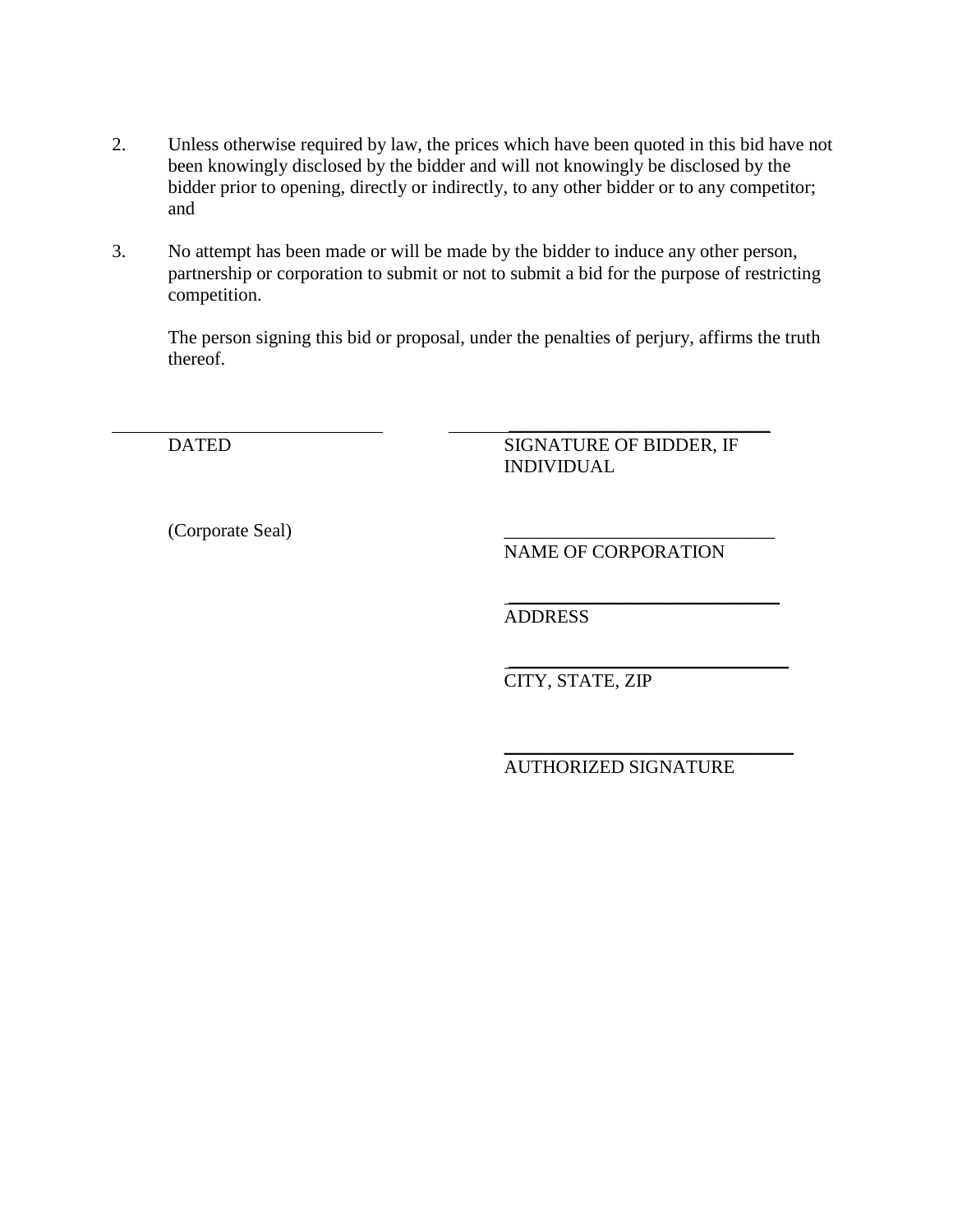## SULLIVAN COUNTY COMMUNITY COLLEGE 112 COLLEGE ROAD LOCH SHELDRAKE, NY 12759

## BID: GARBAGE AND WASTE REMOVAL 09-23-19 BID OPENING: THURSDAY, October 19<sup>th</sup>, 2019 AT 11:00 A.M.

## SPECIFICATIONS

## 1. **SCOPE:**

Contractor shall furnish service, labor, and equipment based upon the specifications expressed as follows for the purpose of collection, hauling, and disposition of garbage and refuse generated at the Sullivan County Community College facility. The service shall include, but is not necessarily limited to, the following areas or items;

A Provide a compactor unit or an alternate plan to be located at the College facility. Contractor must provide equipment specifications and pertinent information with the bid.

B. Contractor shall provide all equipment in proper working order. This includes a compactor unit or container(s), as well as vehicles used for transit and hauling on College roads or property. All equipment shall meet legal requirements for environmental, occupational health and safety. The College maintains the right to order the removal and replacement of any equipment found not to meet the requirements aforementioned. The Contractor shall agree to provide clean and sanitized equipment and shall further agree to clean and sanitize on a regular basis, or when requested to do so by the College.

C. Contractor must adhere to all New York State Department of Labor Prevailing Wage rules and regulations as stated in BID: GARBAGE AND WASTE REMOVAL 09-23-19. A copy of this schedule may be obtained at the following web site: <http://www.sunysullivan.edu/purchasing/>

D. Contractor must provide the College with a Certificate of Liability Insurance Certificate as stated in our Supplemental Terms and Conditions.

## 2. **GENERAL**:

Bid proposals are requested for Domestic Waste Services to include the following:

Provide, service, and maintain a Compactor System for use by Sullivan County Community College.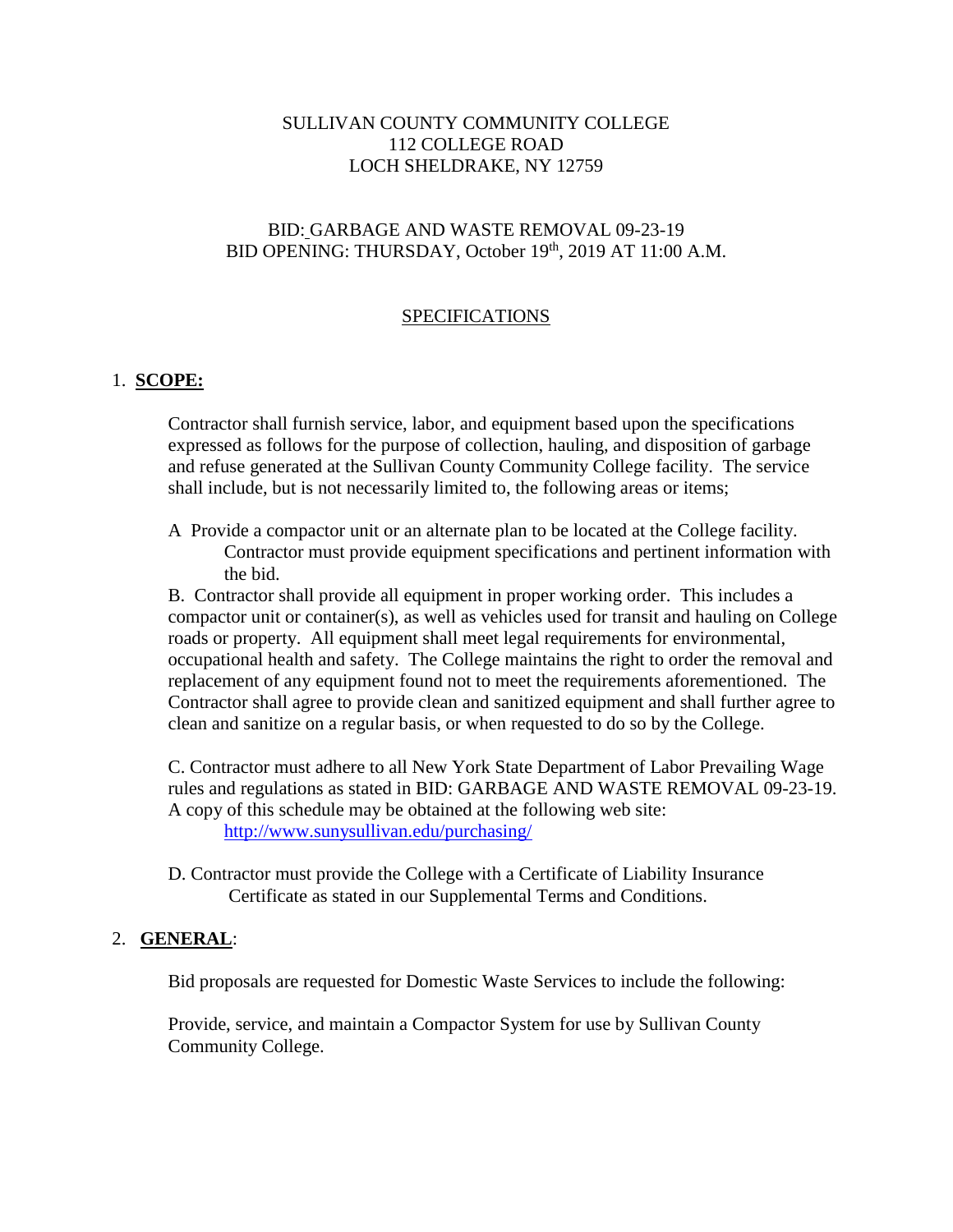The Compactor Unit will be sized to accommodate domestic wastes based on the equivalent of six to nine un-compacted yards of waste. The system must accommodate removal and carting of wastes at a frequency of every two to four days. Under no circumstances will said wastes be left on any College property beyond four days. The unit will be serviced immediately upon notification from the College. Notification will be based on fullness and or odors which may exist as a result of time and other conditions.

Proposed compactor system must have the ability to operate on electrical systems provided by the College. Voltage ranges must meet 208 VAC single phase (please specify in your bid package). The system must be sized to fulfill the current requirements and be easy to use and load. College employees and or contractors must be able to load wastes into the system without being injured in any way. The system must be located in an area that is safe and convenient. Vehicles must be able to service the system without damaging paved or unpaved surfaces.

New York State Environmental Conservation Regulations require that all waste holding and transportation systems must be kept tight to prevent the environment and or animals from coming in contact with such wastes. This means that during the process of loading and or off-loading of the wastes there may not be any leakage or spillage associated with any and or all of the equipment. The Contractor must be sure that the equipment to be provided in this proposal meets all New York State Department of Environmental Conservation regulations. Failure to observe and provide said equipment and or services under the above terms will result in cancellation of the contract.

## RECYCLING:

Provide service and maintain a recycling container the collection and carting of all recyclable wastes. This includes office paper, newspaper, metal cans, glass bottles, cardboard, and any other recyclable wastes that are accepted by the County of Sullivan. The College requires that the container be totally emptied when full or at least once per week. In addition, if there are circumstances that generate greater volumes of any recyclable, the contractor shall be notified to collect and remove such wastes. Failure to respond will result in cancellation of the contract.

## 3. **CONTRACTORS RESPONSIBILITIES:**

The Contractor agrees to meet all specifications both general and equipment types. Also, it shall be required of the Contractor that the service will be timely, i.e., it will be within the time stated in the bid specifications.

A. OPERATION: The Contractor will provide service in a reasonable unobtrusive manner. Excessively noisy operations may not be acceptable. The Contractor is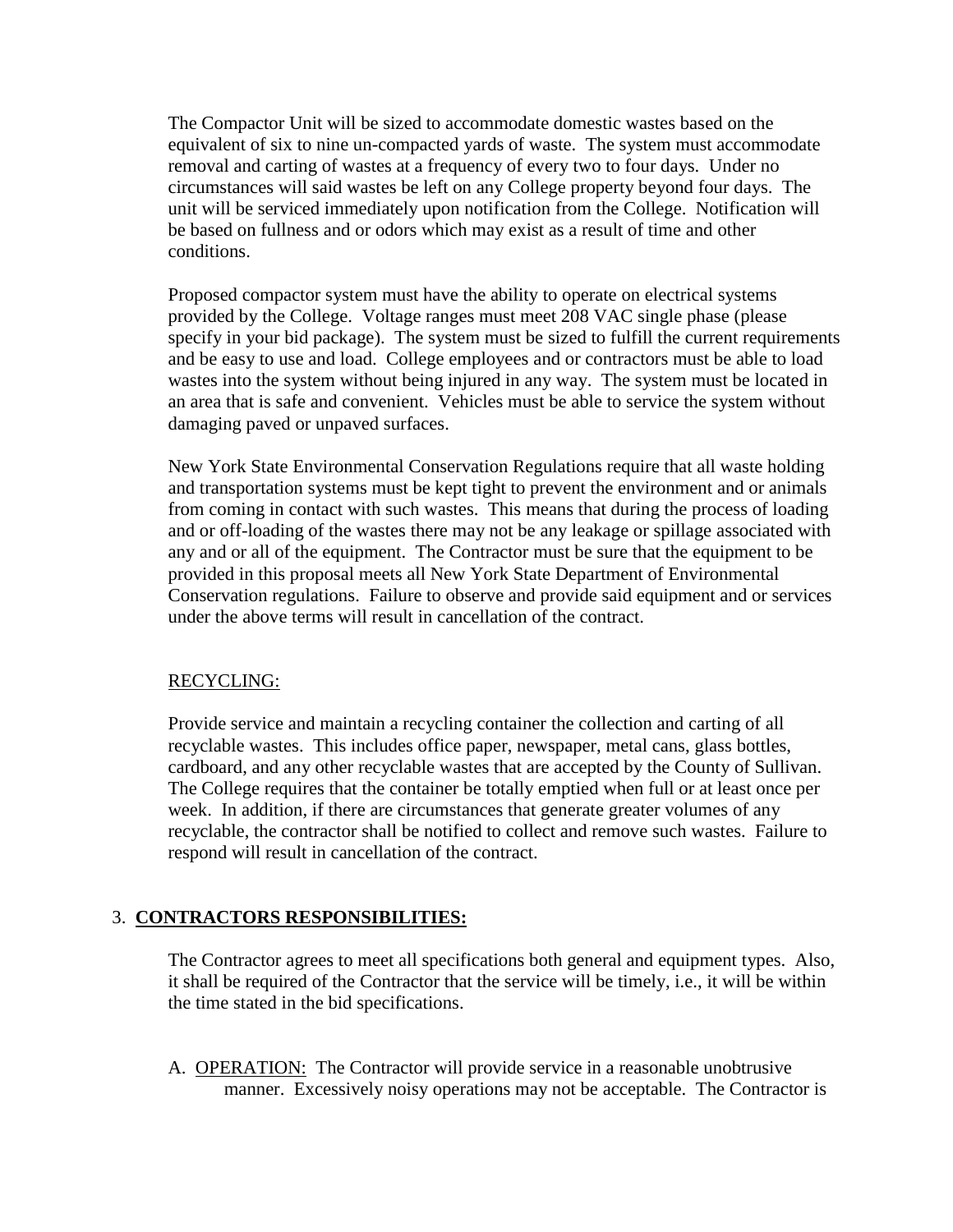required to maintain all equipment in a fully operational and safe condition. All equipment is to be kept clean, sanitized and odor free. Under no circumstances may the Contractor transfer wastes from another customer or location into a compactor or dumpster provided to and for the College. Under no circumstances may any recyclable wastes be transferred to the domestic waste compactor or dumpsters without the approval of the College Recycling Coordinator, found in Room H044 in the Buildings and Grounds area. Failure to comply with any of the articles within this specification will result in cancellation of the contract.

B. SPILLAGE AND LEAKAGE: The equipment used by the Contractor shall not cause leakage or spilling of material contained. Vehicles used for pickup and hauling of containers or wastes shall be free of leaking seams and body seals. Containers shall be of such design as to prevent wind blown wastes. Any and all spillage, oil leaks, etc., shall be removed and/or cleaned up by the Contractor if they should occur during the process of packing and/or the loading of wastes or containers. All service vehicles, trucks, compactors, or dumpsters shall be well maintained so as not to permit any form of substances, wastes, engine or hydraulic oil(s) from leaking or spilling on College roadways, paved or unpaved surfaces. The Contractor must make sure that the equipment to be provided in this proposal meets all New York State Department of Environmental Conservation regulations. The New York State Department of Environmental Conservation Spill Control Plan states that any oil spill that occurs on a dirt surface must be cleaned up immediately and if the spill occurs on pavement it must be cleaned up within two (2) hours of the occurrence or must be reported to the New York State Department of Environmental Conservation. There will not be any exceptions made to this plan and failure to comply will result in cancellation of the contract.

#### 4. **PAYMENT:**

The Contractor is to submit monthly billings to include adjustments if applicable to reflect failure to provide service according to the specifications and contract. If there is a consistent problem with failure to pickup, the College reserves the right to deduct this from the monthly invoice.

Contractor must adhere to all New York State Department of Labor Prevailing Wage rules and regulations as stated in BID: GARBAGE AND WASTE REMOVAL 09-23-19. The Contractor must maintain all payroll records and have them available upon request from the New York State Department of Labor.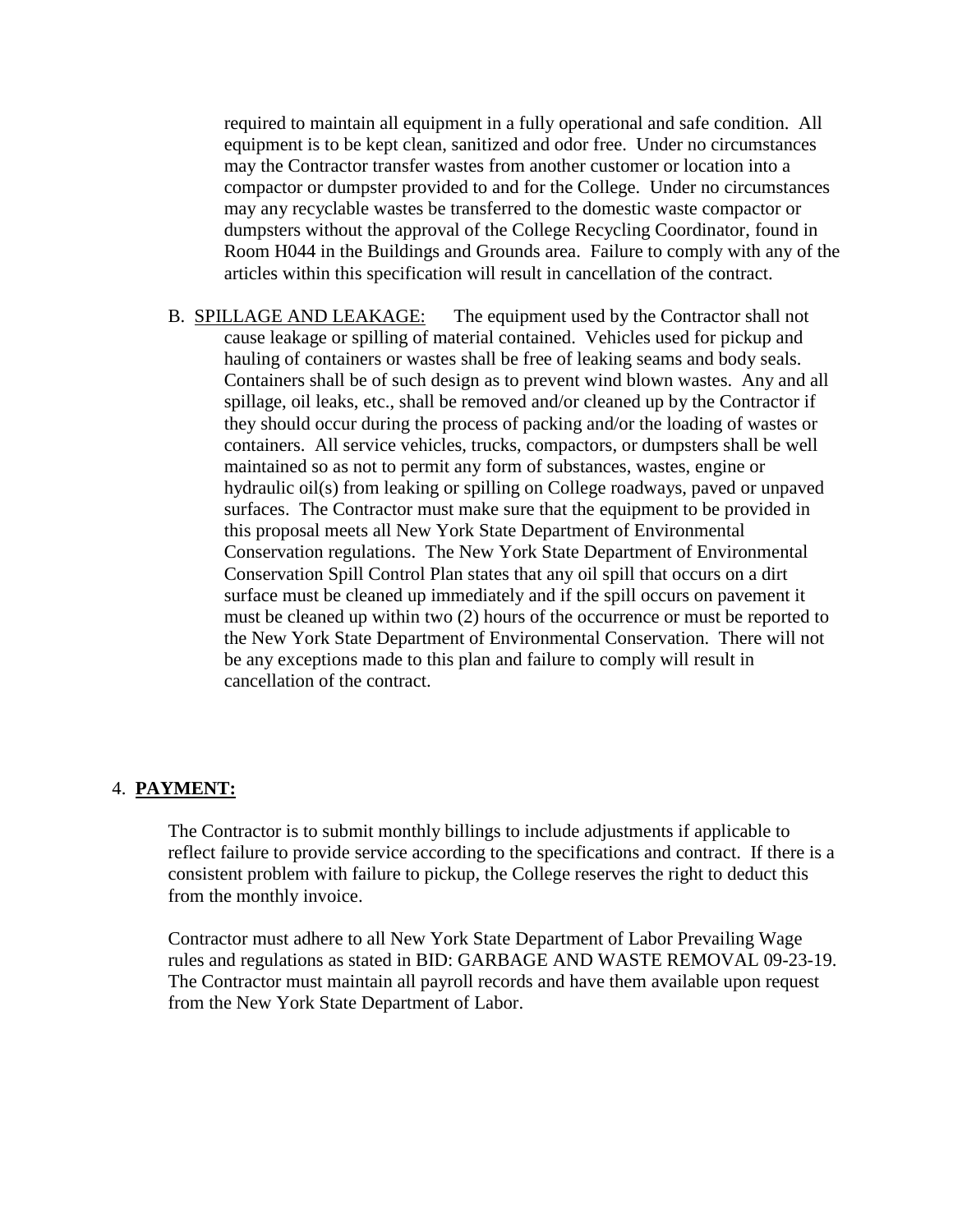## 5. **CONTRACT PERIOD:**

The contract is for the period of three (3) year from Nov 1, 2019 through August 31, 2022. The College will have the option to renew the contract for two (2) one (1) year contract periods if satisfied with the service. The College also reserves the right to cancel the contract at any time due to dissatisfaction with the Contractor.

## 6. **PROPOSAL REQUIREMENTS AND SUBMITTAL:**

The Contractor must provide all pertinent contact information. This must include the Contractor's name, address and mailing address if different than their permanent legal address, telephone numbers, and e-mail address.

The Contractor must provide a detailed description of the services they are going to provide including pricing for their services such as once or twice a week pick up.

## 7. **DISCLAIMER:**

As the College is compelled by law to restrain from illegal disposition of hazardous and toxic wastes, it agrees that such substances would not be included in this service agreement beyond acceptable limits. All other responsibilities resulting from leakages or spillage beyond the site of collection shall remain the responsibility of the Contractor. Any costs and/or claims relevant to accident or incident remain the burden of the Contractor and shall exclude the College from any and all legal obligations.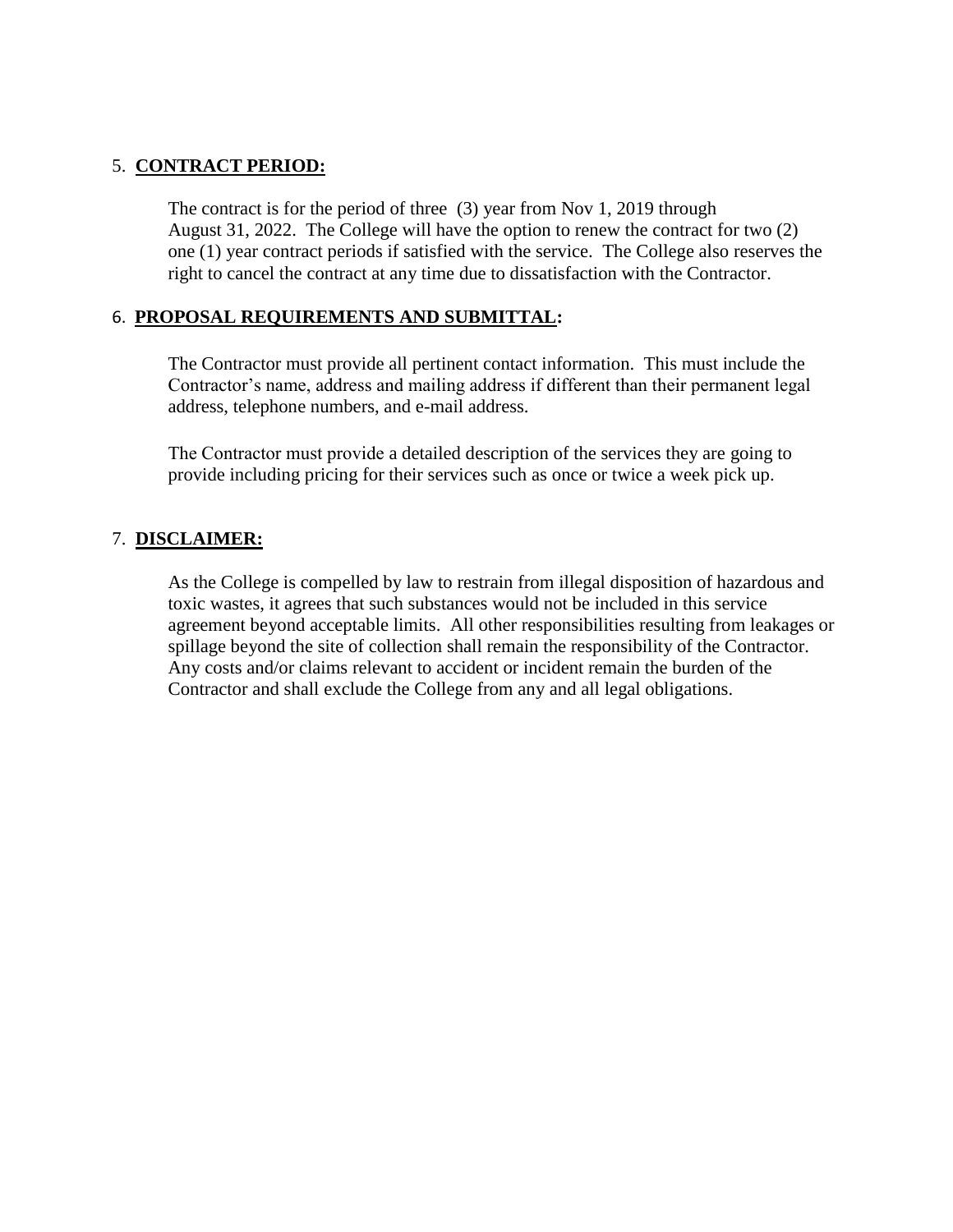#### **SUPPLEMENTAL TERMS & CONDITIONS**

SUPPLEMENTAL TERMS & CONDTIONS:

THESE SUPPLEMENTAL TERMS AND CONDITIONS ARE IN ADDITION TO THE GENERAL INSTRUCTIONS, TERMS AND CONDITIONS AND, IN THE EVENT THERE IS A CONFLICT BETWEEN THE PROVISIONS OF THE GENERAL INSTRUCTIONS, TERMS AND CONDITIONS AND THESE SUPPLEMENTAL TERMS AND CONDITIONS, THE PROVISIONS OF THESE SUPPLEMENTAL TERMS AND CONDITIONS SHALL CONTROL.

#### CITED MODEL:

THE MODEL(S) CITED HEREIN IS (ARE) INTENDED ONLY AS A REFERENCE; HOWEVER ANY MODEL OFFERED MUST MEET OR EXCEED ALL SPECIFICATIONS OF THE CITED MODEL(S) BY VIRTUE OF PERFORMANCE AND/OR PHYSICAL SPECIFICATIONS.

#### DAMAGE RESPONSIBILITY FOR:

THE SUCCESSFUL OFFEROR TO THIS REQUEST SHALL BE RESPONSIBLE FOR ANY DAMAGE CAUSED DURING REMOVAL OR INSTALLATION. DAMAGE SHALL BE REPORTED IMMEDIATELY TO THE DESIGNATED COLLEGE REPRESENTATIVE.

DELIVERY, UNPACKING, ASSEMBLY AND PLACEMENT: ANY OFFER IN RESPONSE TO THIS REQUEST MUST INCLUDE DELIVERY, UNPACKING, ASSEMBLY AND PLACEMENT OF ITEMS AS SPECIFIED IN THIS REQUEST.

#### DESIGN CONFORMANCE - OSHA:

THE DESIGN OF ALL EQUIPMENT PURCHASED AS A RESULT OF AN OFFER MADE IN RESPONSE TO THE REQUEST SHALL BE IN CONFORMANCE WITH ALL APPLICABLE REGULATIONS OF THE FEDERAL OCCUPATIONAL SAFETY AND HEALTH ACT WHICH ARE IN EFFECT AT THE TIME OF DELIVERY.

#### FREIGHT, AS INDICATED:

F.O.B. POINT OTHER THAN INDICATED BY THE COLLEGE WILL NOT BE ACCEPTABLE.

#### FREIGHT, PREPAID:

FREIGHT WILL BE F.O.B. DESTINATION - FREIGHT PREPAID. F.O.B. POINT OTHER THAN INDICATED BY THE COLLEGE WILL NOT BE ACCEPTABLE.

#### GUARANTEED PERFORMANCE:

THE OFFEROR, IF AWARDED A CONTRACT AS A RESULT OF THIS REQUEST, GUARANTEES THAT THE MATERIALS SUPPLIED ARE CAPABLE OF THE PERFORMANCE REQUIRED IN THE SPECIFICATIONS IN THIS REQUEST, AND AGREES TO MAKE SUCH CHANGES, ADJUSTMENTS OR REPLACEMENTS AS ARE IMMEDIATELY NECESSARY IN ORDER FOR THE MATERIALS TO MEET THE PURCHASING REQUIREMENTS AT NO COST TO THE COLLEGE. IF DEFECTS OR SPECIFICATION FAILURES ARE DISCOVERED, THE PURCHASING OFFICER SHALL HAVE THE RIGHT, NOTWITHSTANDING ACCEPTANCE AND PAYMENT, TO REQUIRE THE UNIT/ITEM TO BE PROPERLY FURNISHED IN ACCORDANCE WITH THE SPECIFICATIONS AND DRAWINGS AT THE COST AND EXPENSE OF THE OFFEROR OR THE OFFEROR'S SURETY.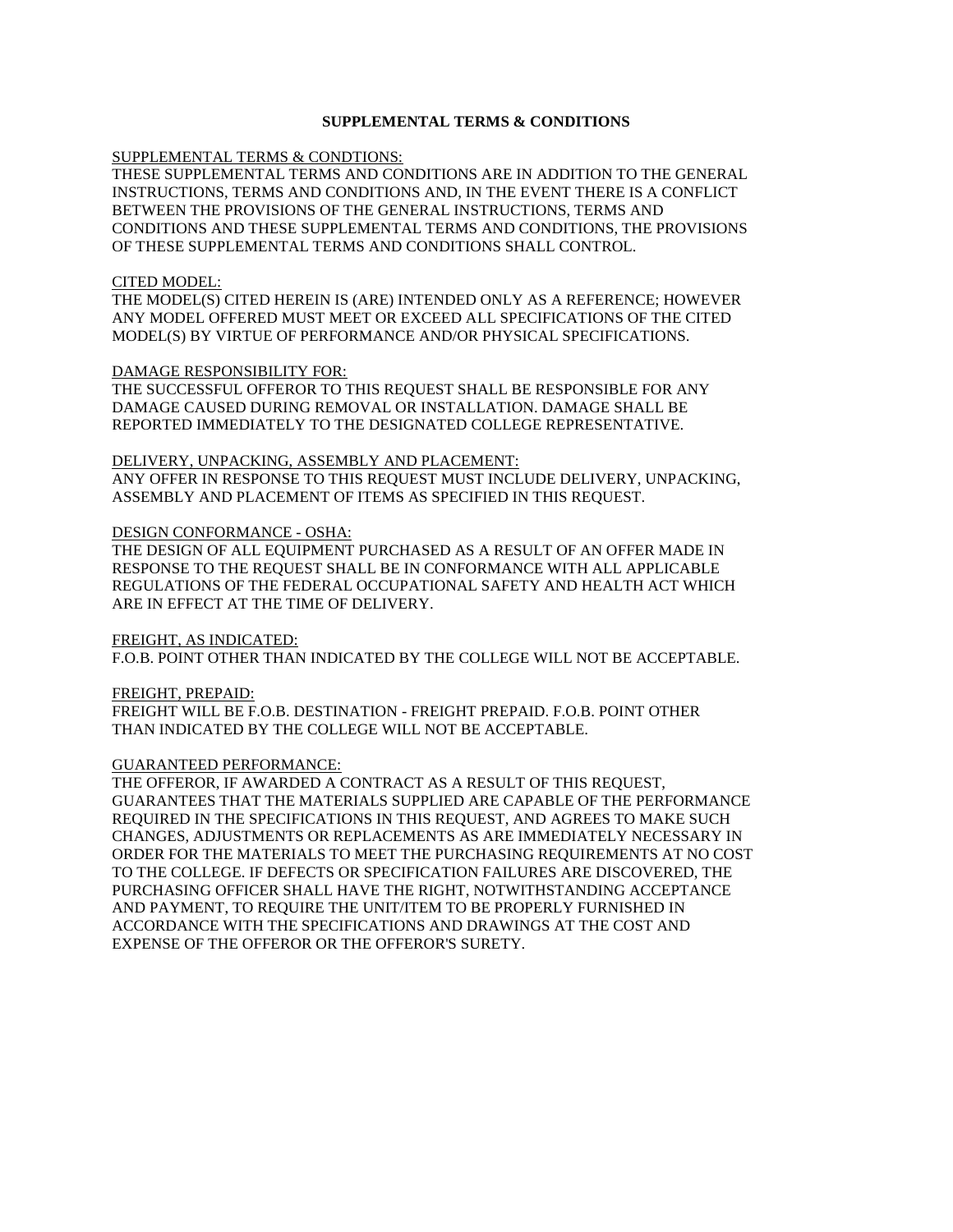#### INSPECTION OF MATERIALS:

THE COLLEGE RESERVES THE RIGHT TO INSPECT MATERIALS PROVIDED BY THE OFFEROR THROUGH A CONTRACT RESULTING FROM THIS REQUEST TO DETERMINE THEIR QUALITY, FITNESS AND SUITABLITY. INSPECTION OF THESE MATERIALS MAY BE CONDUCTED WHENEVER THE COLLEGE CONSIDERS NECESSARY.

#### LOCAL AREA MAINTENANCE:

NO OFFER WILL BE CONSIDERED UNLESS ADEQUATE MAINTENANCE IS AVAILABLE IN SULLIVAN COUNTY. OFFERORS SHALL INDICATE THE NEAREST SUPPLIER OF PARTS AND SERVICE. FAILURE TO COMPLY MAY RESULT IN REJECTION OF THE OFFER. THE COLLEGE RESERVES THE RIGHT TO CONDUCT ON-SITE INSPECTIONS OR REQUEST INVENTORY PARTS LISTS TO DETERMINE THE ADEQUACY OF LOCAL AREA MAINTENANCE. THE COLLEGE WILL BE THE SOLE JUDGE OF THE ADEQUACY OF THE OFFEROR TO PROVIDE LOCAL AREA MAINTENANCE.

#### MANUFACTURER'S INFORMATION:

ANY OFFER MADE IN RESPONSE TO THIS REQUEST MUST INCLUDE THE MANUFACTURER'S MAKE AND MODEL NUMBER (AS APPLICABLE) OF EACH ITEM AND LITERATURE CLEARLY DESCRIBING THE ITEM. FAILURE TO PROVIDE THIS INFORMATION MAY RESULT IN REJECTION OF THE OFFER

#### MATERIALS AND WORKMANSHIP:

ALL MATERIALS FURNISHED BY THE OFFEROR SHALL BE FREE FROM DEFECTS AND IMPERFECTIONS. WORKMANSHIP SHALL BE IN ACCORD WITH THE BEST INDUSTRY STANDARDS AND PRACTICES. BOTH MATERIALS AND WORKMANSHIP SHALL BE SUBJECT TO THE APPROVAL OF THE COLLEGE.

#### TITLE:

TITLE TO ALL ITEMS OF TANGIBLE PERSONAL PROPERTY, SERVICES AND CONSTRUCTION PROVIDED PURSUANT TO A CONTRACT RESULTING FROM THIS REQUEST SHALL PASS TO THE COLLEGE AT THE TIME OF PAYMENT FREE AND CLEAR OF ALL LIENS, CLAIMS, SECURITY INTEREST AND ENCUMBRANCES